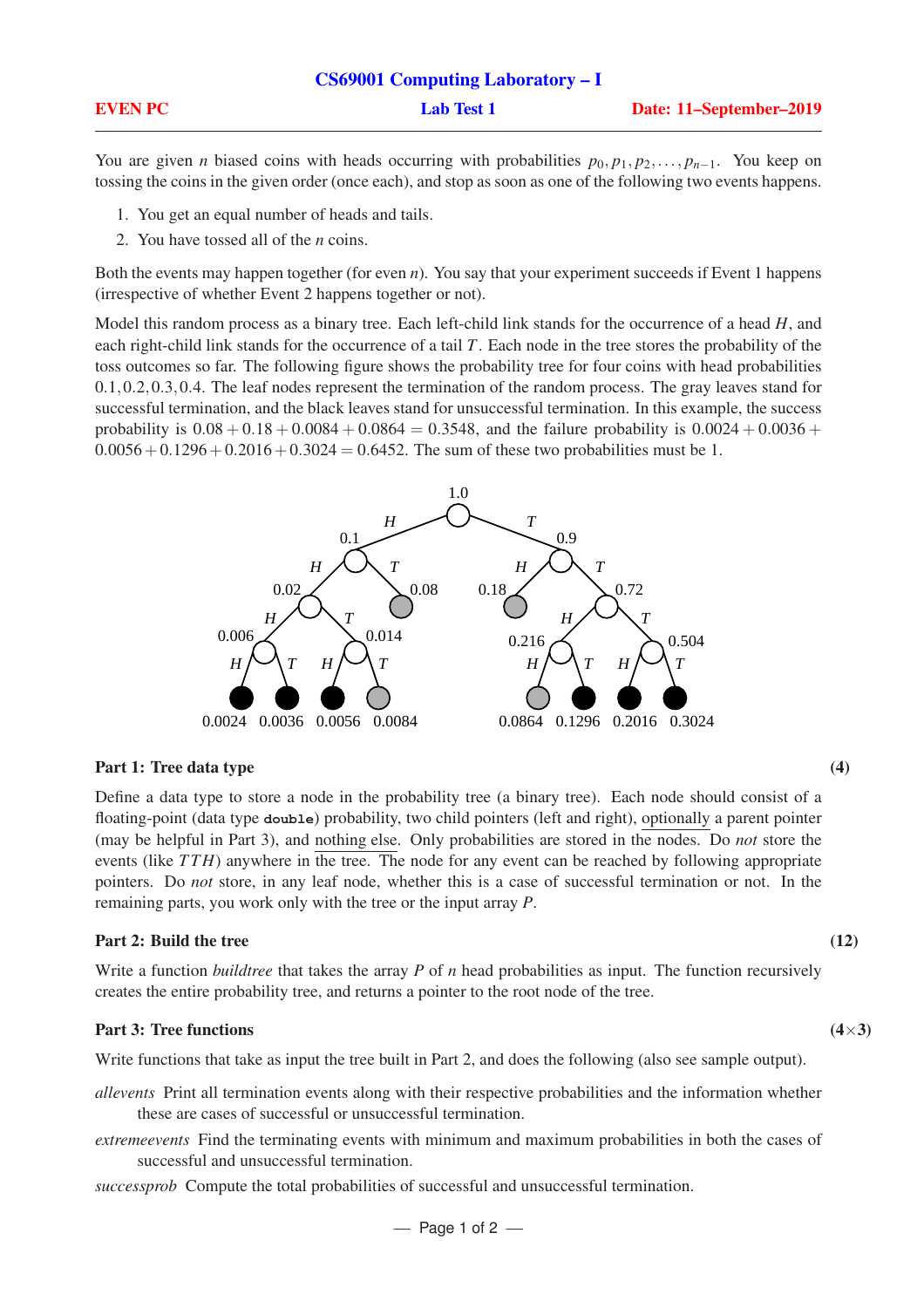## Part 4: Success probability without the tree (8)

Write a function *notreecomp* that takes as input only the array *P* of *n* head probabilities (and not the tree built in Part 2), and computes the probabilities of successful and unsuccessful termination. The tree of Part 2 contains Θ(2 *n* ) nodes, so the functions of Part 3 take time exponential in *n*. The complexity of *notreecomp* should be polynomial in *n*. More specifically, it should run in  $O(n^2)$  time, and use only  $O(n)$  extra space.

# Part 5: The main function (4)

The user enters *n* followed by the probabilities  $p_0, p_1, p_2, \ldots, p_{n-1}$ . Store these probabilities in an array *P* of **double** variables. Call *buildtree* (Part 2) to build the probability tree. Call the functions of Part 3 one by one. Finally, call *notreecomp* of Part 4, and print the success and failure probabilities.

## Output (10)

| $n = 6$ |                                                                                      |                                |                                                                   |     |  |
|---------|--------------------------------------------------------------------------------------|--------------------------------|-------------------------------------------------------------------|-----|--|
|         |                                                                                      |                                | Head probabilities: 0.219 0.213 0.457 0.767 0.291 0.503           |     |  |
|         |                                                                                      | +++ All termination events     |                                                                   | (4) |  |
|         | Event:                                                                               | <b>HHHHHH</b>                  | Probability = $0.002393295126$<br>[Unsuccessful termination]      |     |  |
|         | Event:                                                                               | <b>HHHHHT</b>                  | Probability = $0.002364746874$<br>[Unsuccessful termination]      |     |  |
|         | Event:                                                                               | ererent                        | Probability = $0.005831086750$<br>[Unsuccessful termination]      |     |  |
|         | Event:                                                                               | <b>HHHHTT</b>                  | Probability = $0.005761531043$<br>[Unsuccessful termination]      |     |  |
|         | Event: HHHTHH                                                                        |                                | Probability = $0.000727037502$<br>[Unsuccessful termination]      |     |  |
|         | Event:                                                                               | HEITHE                         | Probability = $0.000718365087$<br>[Unsuccessful termination]      |     |  |
|         | Event: HHHTTH                                                                        |                                | Probability = $0.001771373159$<br>[Unsuccessful termination]      |     |  |
|         | Event:                                                                               | <b>HHETTT</b>                  | Probability = $0.001750243459$<br>[Successful termination]        |     |  |
|         | Event:                                                                               | HHTHHH                         | Probability = $0.002843674515$<br>[Unsuccessful termination]      |     |  |
|         | Event:                                                                               | <b>HHTHHT</b>                  | Probability = $0.002809753944$<br>[Unsuccessful termination]      |     |  |
|         | Event:                                                                               | <b>HHTHTH</b>                  | Probability = $0.006928402856$<br>[Unsuccessful termination]      |     |  |
|         | Event:                                                                               | <b>EISUBSURF</b>               | Probability = $0.006845757892$<br>[Successful termination]        |     |  |
|         | Event:                                                                               | <b>HHTT</b>                    | Probability = $0.005901731793$<br>[Successful termination]        |     |  |
|         | Event:                                                                               | HТ                             | Probability = $0.172353000000$<br>[Successful termination]        |     |  |
|         | Event:                                                                               | <b>TH</b>                      | Probability = $0.166353000000$<br>[Successful termination]        |     |  |
|         | Event:                                                                               | TTHH                           | Probability = $0.215445451793$<br>[Successful termination]        |     |  |
|         | Event:                                                                               | TTHTHH                         | Probability = $0.009579853361$<br>[Successful termination]        |     |  |
|         | Event:                                                                               | TTHTHT                         | Probability = $0.009465580756$<br>[Unsuccessful termination]      |     |  |
|         | Event:                                                                               | TTHTTE                         | [Unsuccessful termination]<br>Probability = $0.023340604924$      |     |  |
|         | Event:                                                                               | TTHTTT                         | Probability = $0.023062188166$<br>[Unsuccessful termination]      |     |  |
|         | Event:                                                                               | TTTHEFE                        | Probability = $0.037469848214$<br>[Successful termination]        |     |  |
|         | Event:                                                                               | <b>THEFT CLOSE</b>             | [Unsuccessful termination]<br>Probability = $0.037022891774$      |     |  |
|         | Event:                                                                               | TUTULUNI                       | Probability = $0.091292516782$<br>[Unsuccessful termination]      |     |  |
|         | Event:                                                                               | TTTHTT                         | Probability = $0.090203540438$<br>[Unsuccessful termination]      |     |  |
|         | Event:                                                                               | TYTTININ                       | Probability = $0.011382626641$<br>[Unsuccessful termination]      |     |  |
|         | Event:                                                                               | THEFTHEIR                      | Probability = $0.011246849783$<br>[Unsuccessful termination]      |     |  |
|         | Event:                                                                               | THEFTHE                        | Probability = $0.027732928827$<br>[Unsuccessful termination]      |     |  |
|         | Event:                                                                               | <b>THEFT THEFT</b>             | Probability = $0.027402118543$<br>[Unsuccessful termination]      |     |  |
|         |                                                                                      | +++ Extreme termination events |                                                                   | (2) |  |
|         |                                                                                      |                                | Most likely successful termination event<br>$:$ $TTHH$            |     |  |
|         |                                                                                      |                                | Most unlikely successful termination event<br>$\therefore$ HHHTTT |     |  |
|         |                                                                                      |                                | Most likely unsuccessful termination event<br>÷.<br>TITULITE      |     |  |
|         |                                                                                      |                                | Most unlikely unsuccessful termination event : HHHTHT             |     |  |
|         |                                                                                      |                                |                                                                   | (2) |  |
|         | +++ Total probabilities<br>Probability of successful termination<br>: 0.615698886511 |                                |                                                                   |     |  |
|         | Probability of unsuccessful termination : 0.384301113489                             |                                |                                                                   |     |  |
|         |                                                                                      |                                |                                                                   |     |  |
|         |                                                                                      |                                | +++ Computation without the tree                                  | (2) |  |
|         | Probability of successful termination<br>0.615698886511                              |                                |                                                                   |     |  |
|         |                                                                                      |                                | Probability of unsuccessful termination :<br>0.384301113489       |     |  |
|         |                                                                                      |                                |                                                                   |     |  |

Submit one C/C++ file. Do not use STL data structures. Do not use global/static variables. Write your name, roll number, and PC number as a comment near the beginning of your code.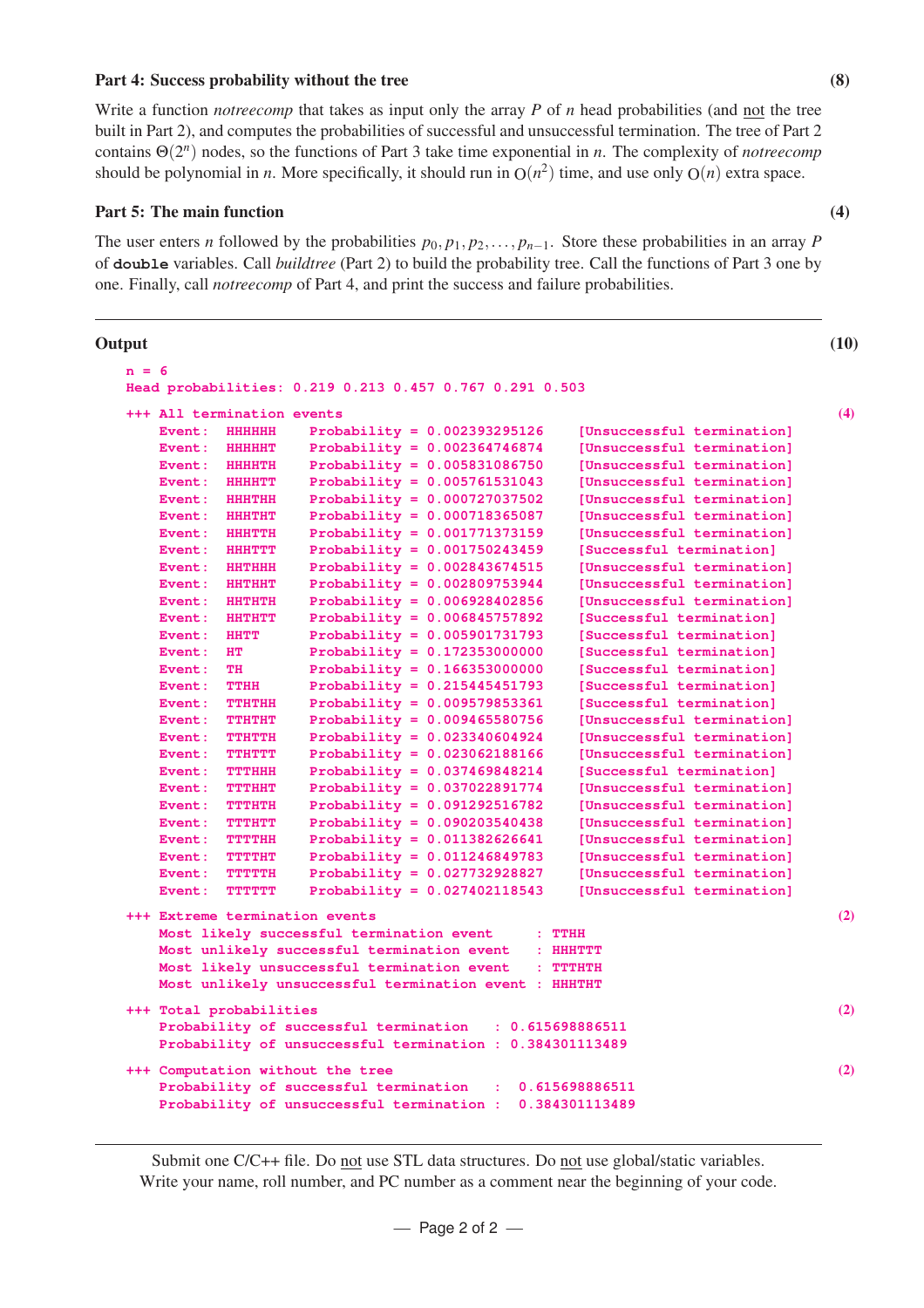|               | <b>CS69001 Computing Laboratory – I</b> |                         |  |
|---------------|-----------------------------------------|-------------------------|--|
| <b>ODD PC</b> | <b>Lab Test 1</b>                       | Date: 11–September–2019 |  |

You are given *n* biased coins with heads occurring with probabilities  $p_0, p_1, p_2, \ldots, p_{n-1}$ . You keep on tossing the coins in the given order (once each), and stop as soon as one of the following two events happens.

- 1. You get more heads than tails.
- 2. You have tossed all of the *n* coins.

Both the events may happen together (for odd *n*). You say that your experiment succeeds if Event 1 happens (irrespective of whether Event 2 happens together or not).

Model this random process as a binary tree. Each left-child link stands for the occurrence of a head *H*, and each right-child link stands for the occurrence of a tail *T*. Each node in the tree stores the probability of the toss outcomes so far. The following figure shows the probability tree for four coins with head probabilities 0.1,0.2,0.3,0.4. The leaf nodes represent the termination of the random process. The gray leaves stand for successful termination, and the black leaves stand for unsuccessful termination. In this example, the success probability is  $0.1 + 0.054 = 0.154$ , and the failure probability is  $0.0504 + 0.0756 +$  $0.0864 + 0.1296 + 0.2016 + 0.3024 = 0.846$ . The sum of these two probabilities must be 1.



### Part 1: Tree data type (4)

Define a data type to store a node in the probability tree (a binary tree). Each node should consist of a floating-point (data type **double**) probability, two child pointers (left and right), optionally a parent pointer (may be helpful in Part 3), and nothing else. Only probabilities are stored in the nodes. Do *not* store the events (like *TTH*) anywhere in the tree. The node for any event can be reached by following appropriate pointers. Do *not* store, in any leaf node, whether this is a case of successful termination or not. In the remaining parts, you work only with the tree or the input array *P*.

### Part 2: Build the tree (12)

Write a function *buildtree* that takes the array *P* of *n* head probabilities as input. The function recursively creates the entire probability tree, and returns a pointer to the root node of the tree.

### Part 3: Tree functions  $(4\times3)$

Write functions that take as input the tree built in Part 2, and does the following (also see sample output).

- *allevents* Print all termination events along with their respective probabilities and the information whether these are cases of successful or unsuccessful termination.
- *extremeevents* Find the terminating events with minimum and maximum probabilities in both the cases of successful and unsuccessful termination.
- *successprob* Compute the total probabilities of successful and unsuccessful termination.